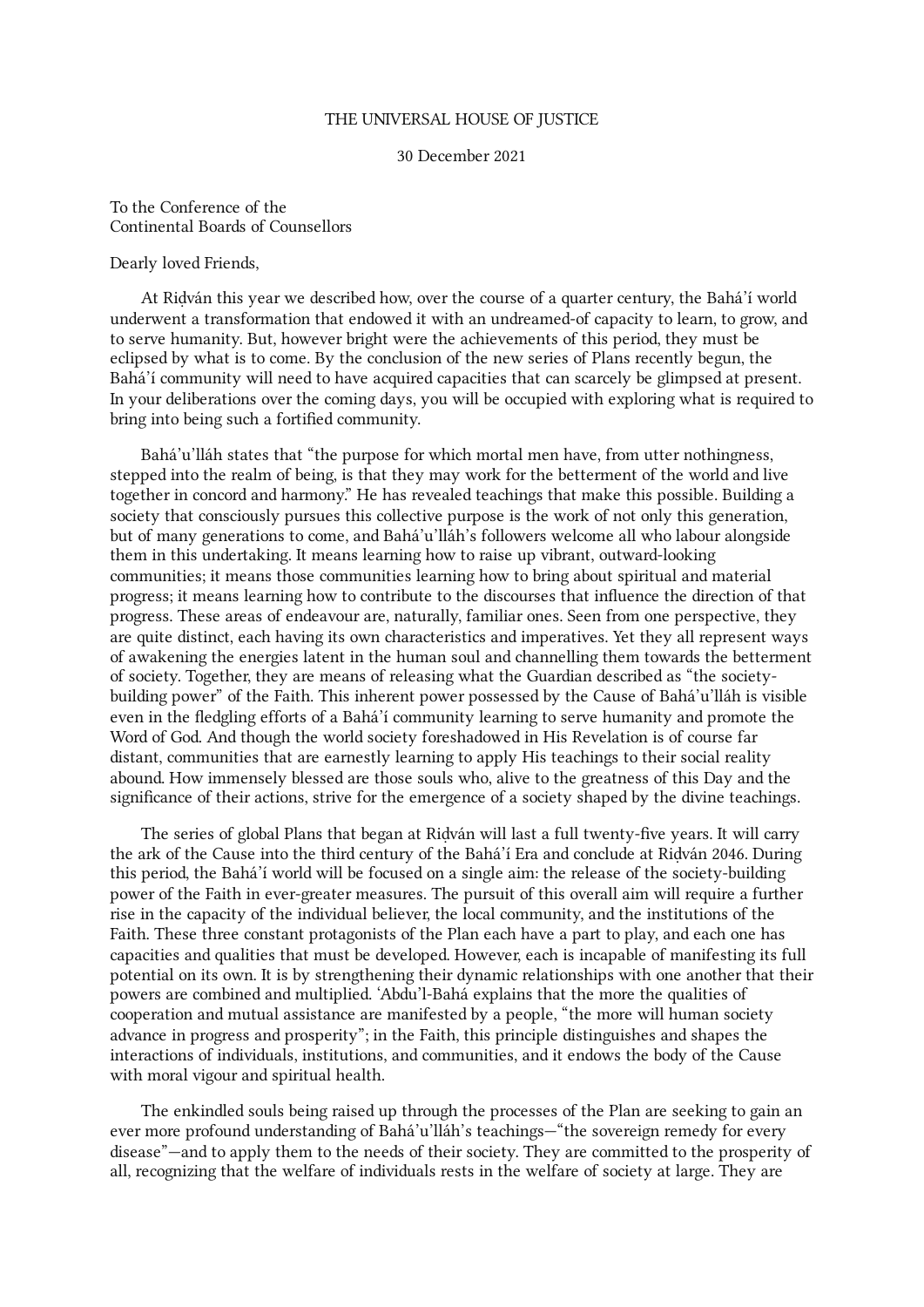loyal citizens who eschew partisanship and the contest for worldly power. Instead, they are focused on transcending differences, harmonizing perspectives, and promoting the use of consultation for making decisions. They emphasize qualities and attitudes—such as trustworthiness, cooperation, and forbearance—that are building blocks of a stable social order. They champion rationality and science as essential for human progress. They advocate tolerance and understanding, and with the inherent oneness of humanity uppermost in their minds, they view everyone as a potential partner to collaborate with, and they strive to foster fellow feeling even among groups who may traditionally have been hostile to one another. They are conscious of how the forces of materialism are at work around them, and their eyes are wide open to the many injustices that persist in the world, yet they are equally clear sighted about the creative power of unity and humanity's capacity for altruism. They see the power that true religion possesses to transform hearts and overcome distrust, and so, with confidence in what the future holds, they labour to cultivate the conditions in which progress can occur. They share their beliefs liberally with others, remaining respectful of the freedom of conscience of every soul, and they never impose their own standards on anyone. And while they would not pretend to have discovered all the answers, they are clear about what they have learned and what they still need to learn. Their efforts advance to the alternating rhythm of action and reflection; setbacks leave them unfazed. In places where growing numbers are helping to build communities of this character, the power of the Cause to transform people's social existence, as well as their inner lives, is becoming increasingly visible. Earnest pursuit of the Plan's central aim will, we are sure, cause many, many such communities to emerge.

## The movement of clusters

A greater expression of the society-building power of the Faith requires, first and foremost, still further advances in the process of entry by troops in every part of the world. The essentially spiritual undertakings of diffusing the light of Bahá'u'lláh's Revelation ever more widely and extending the roots of His Faith ever more deeply into the soil of society have measurable outcomes: the number of clusters where a programme of growth has been initiated and the degree of intensity that each has reached. The means now exist for a swift advance in relation to both measures. The goal that the community of the Greatest Name must aspire to fulfil during the current series of global Plans is to establish intensive programmes of growth in all the clusters in the world. This formidable objective implies a broadening and intensification of activity on a scale never witnessed. Rapid progress towards this goal must be achieved in the course of the Nine Year Plan.

As a preliminary step, we ask that you assist National Spiritual Assemblies and Regional Bahá'í Councils to determine whether their schemes for dividing their territories into clusters would benefit from any adjustments. As you know, a cluster defines an area where the activities of the Plan can be stimulated in a manageable and sustainable way. Over the last twenty-one years, much has been learned about the size of cluster that is "manageable" in different contexts and in different parts of the world; in some countries, modifications have already begun to be considered, occasioned by the effects of growth. In many instances this reassessment will not lead to any change, but in some it will result in a cluster being divided or reduced in size, and occasionally a cluster might become larger. Areas that are sparsely populated owing to the natural terrain may be excluded from the clustering scheme. Of course, any believers who reside in such places would adopt as many elements of the framework for action as are applicable to their circumstances.

The movement of clusters along a continuum of development will remain the basic model for the expansion and consolidation of the community. The features of the developmental path that should be followed, and in particular the first, second, and third milestones that mark progress along the way, are already well known to the friends from our previous messages and from their own experience, and we feel no need to reiterate what we have stated before. By the close of the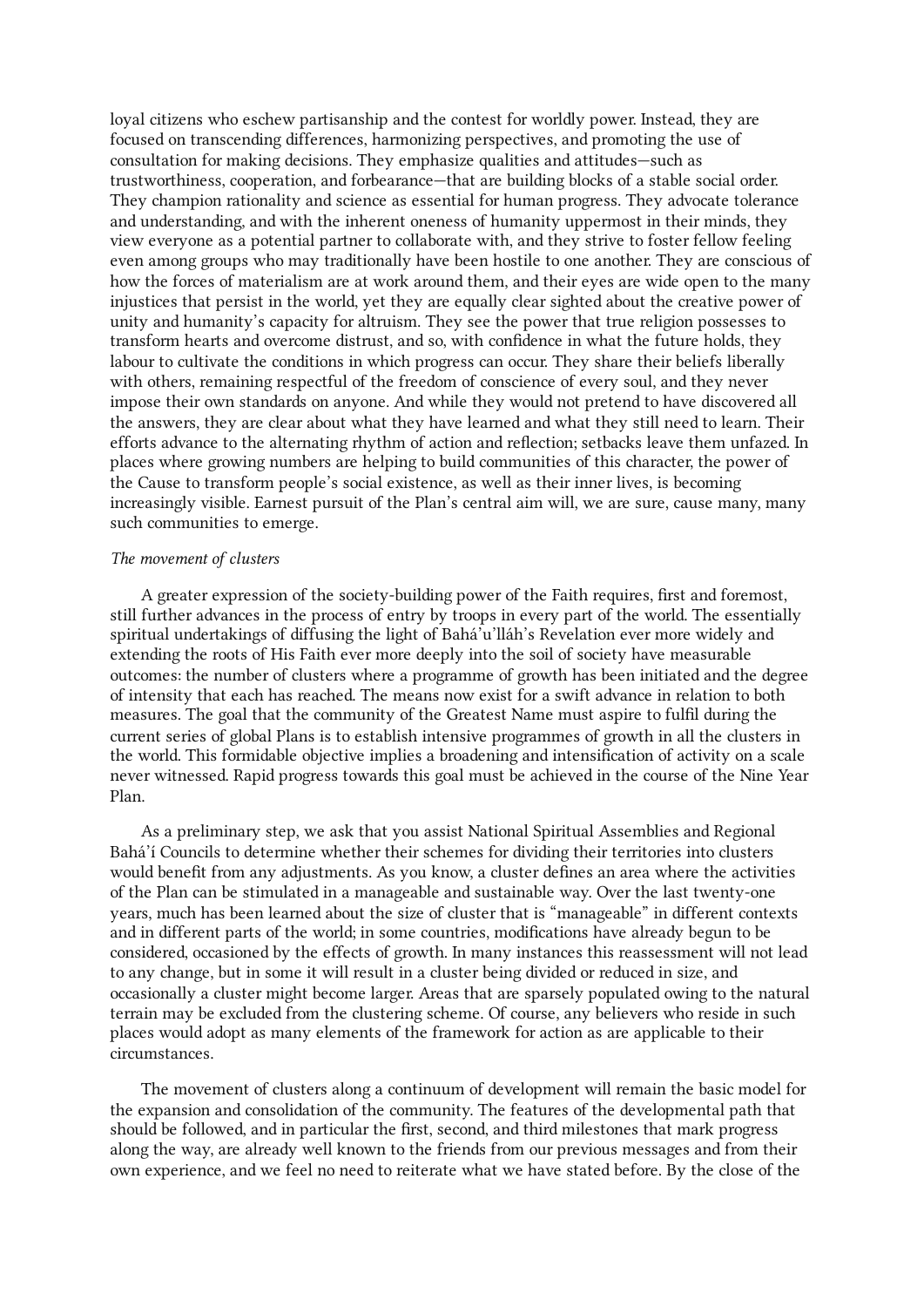One Year Plan we anticipate that programmes of growth will be under way in over 6,000 clusters, that in close to 5,000 of these the second milestone will have been passed, and that in 1,300 of these the believers will have advanced further. These figures must climb considerably over the coming nine years. Once any adjustments to the clustering scheme in each country have been determined, we ask that you work with National Assemblies and Regional Councils to forecast the numbers of clusters where progress could be made past the first, second, and third milestones, respectively, during the Plan. It should be borne in mind that these are only intended to be wellinformed estimates; they can be refined later as necessary and need not be laboured over at length. As such, we request that the results of these assessments be sent to the Bahá'í World Centre by Naw-Rúz. At Riḍván, we will then be able to set out the total collective aspirations of the Bahá'í world for the Nine Year Plan.

We are conscious that there are some regions and countries where the Faith remains at an early point of development, and there is a pressing need to ensure that what the Bahá'í world has learned about accelerating the growth process benefits these places as well. One important lesson that has become clear is the immense value, to a region, of a cluster where the third milestone has been passed. Once the friends in a given cluster have developed the range of capacities that such progress implies, and the means to disseminate insights and share experience about communitybuilding endeavours are in place, then a swift acceleration of the work of expansion and consolidation in surrounding clusters becomes possible. With this in mind, it is imperative that during the Nine Year Plan the process of growth reach this level of intensity in at least one cluster in every country and every region. This constitutes one of the Plan's chief objectives and it will call for the concentrated effort of many a consecrated soul. The International Teaching Centre is ready to work with you to implement several strategies to bring this about. Foremost among these will be the deployment of teams of international and homefront pioneers who are familiar with the framework for action and are prepared to dedicate significant amounts of time and energy to serving the Cause over a number of years. You will need to impress upon National Spiritual Assemblies and Regional Bahá'í Councils the urgency of encouraging believers who, following in the footsteps of so many heroic souls of the past, can arise to ensure that the light of the Faith shines bright in every territory. We look in particular to countries, regions, and clusters where strength and experience have accumulated to generate a flow of pioneers to places where help is needed, and also to provide support by other means. This flow of support is one more way in which the spirit of collaboration and mutual assistance, so essential for progress, manifests itself in systematic action.

The accomplishments of the previous series of Plans—particularly the last Five Year Plan could not have occurred without a tremendous advance in the teaching work. An important dimension of this work is the capacity to engage in conversations on spiritual themes, a capacity which was explored in our message to your 2015 conference, where we described how it is developed through participation in institute courses and by gaining practical experience. It is evident that the pattern of activity unfolding at the grassroots opens up a variety of settings in which receptive souls—sometimes whole families or peer groups—can take part in meaningful conversations which awaken interest in the vision of the Faith and the Person of Bahá'u'lláh. Over time, many such souls begin to identify themselves with the Bahá'í community, especially as they gain the confidence to participate in community life through service. Of course, the community welcomes any degree of association that a person would like to maintain, great or small. Yet to recognize Bahá'u'lláh as a Manifestation of God and accept the privileges and responsibilities that are uniquely associated with membership in the Bahá'í community is a singular moment in a person's spiritual development, quite distinct from regular involvement in Bahá'í activities or voicing support for Bahá'í principles. Experience has shown that the environment created by community-building endeavours in a locality enables anyone who wishes to take this step to do so with relative ease. Wherever these endeavours are under way, it is important for the friends to remain mindful that the doors of the Faith are wide open and to give encouragement to those who stand at the threshold. And in areas where such endeavours have been well established for some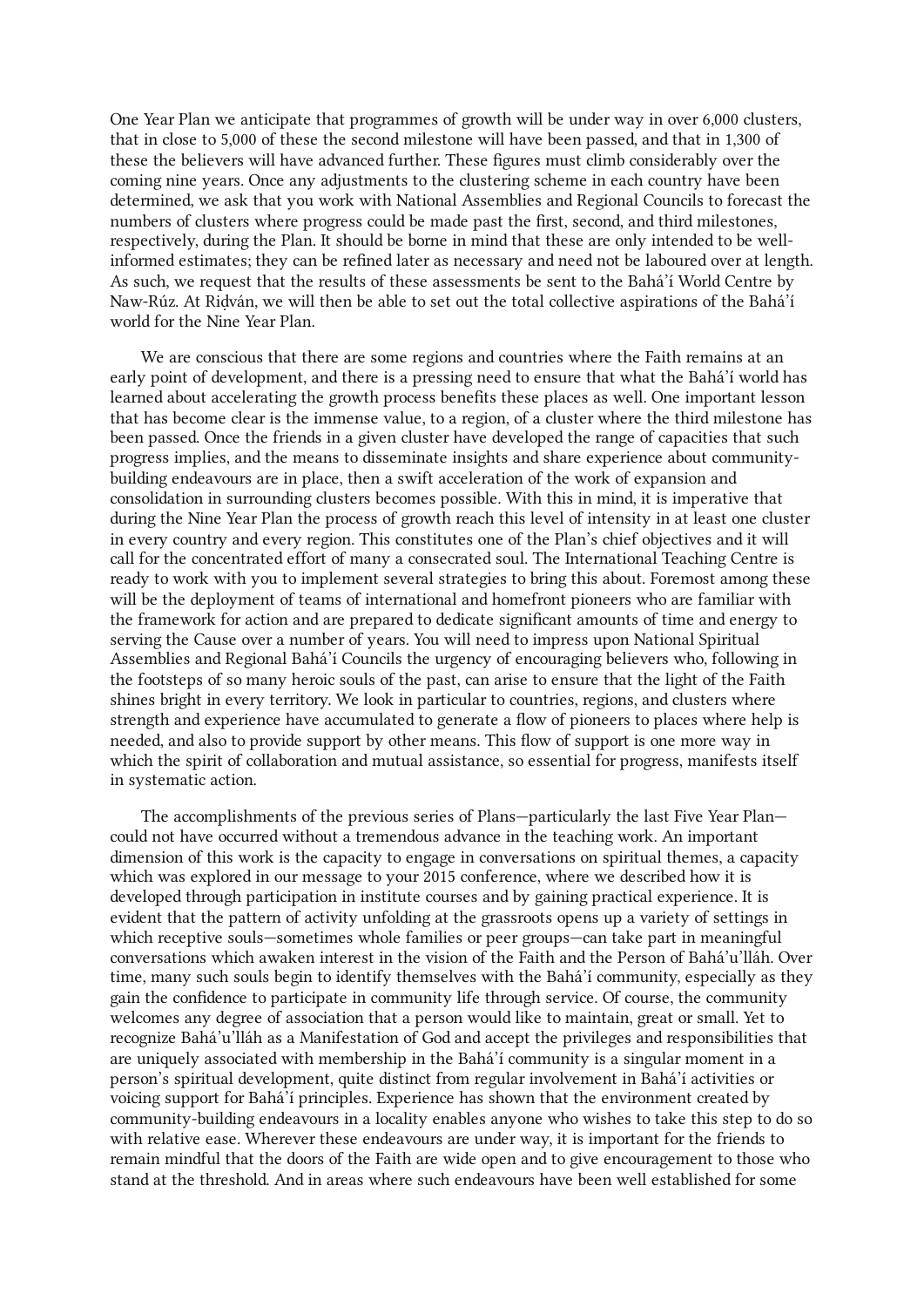time, many believers are discovering that a vibrant, expanding pattern of activity can naturally lead to families, groups of friends, and even clusters of households being ready to enter the Cause. For in spaces where the possibility of joining the community can be discussed openly and inclusively among those who share a sense of collective identity, souls can more easily feel emboldened to take this step together. Bahá'í institutions, especially Local Spiritual Assemblies, must adopt a mindset that allows for such developments, and ensure that any obstacles are removed.

We ask you and your auxiliaries to help the believers, wherever they reside, reflect periodically on effective ways of teaching the Faith in their surroundings, and to fan within their hearts a passion for teaching that will attract the confirmations of the Divine Kingdom. Souls who have been given the blessing of faith have a natural wish to share this gift through conversations with relatives, friends, classmates, co-workers, and those previously unmet, seeking in every place and at every moment a hearing ear. Different settings and circumstances lend themselves to different approaches, and the friends should be occupied in an ongoing process of learning about what is most effective in the place where they are.

#### Learning from the most advanced clusters

Six years ago we described for you the characteristics of a cluster where the friends have passed the third milestone along the continuum of growth. To have come this far implies intense activity occurring in specific neighbourhoods or villages, but also concerted effort being made by the generality of the believers living across the cluster—in other words, a rising spirit of universal participation in the work of community building. In practice, this means the mobilization of a sizeable number of Bahá'ís who are creatively and intelligently applying the Plan's framework for action to the reality of their own circumstances wherever in the cluster they live. It entails families and individual believers working together and making a conscious decision to see themselves as belonging to an expanding nucleus. Such groups of friends set about widening the circle of participation in their activities by engaging with the networks to which they belong networks created through a place of work or study, a local school, or a community hub of another kind—and by accompanying others who arise to serve alongside them. These efforts have tremendous merit. Even when a cluster contains a number of flourishing centres of intense activity, efforts being made across the rest of the cluster might still represent a large proportion of all the activity that is occurring. We also acknowledge, in this connection, the steps being taken in some clusters to systematically reach out to a specific population that has shown receptivity to the Faith but is dispersed throughout the cluster. This can be seen as a specialized form of the community-building work, and one which continues to show great promise. As participation in the work of the Plan in all its forms increases, many opportunities emerge for the friends to learn from each other's experience and to kindle within one another the joy of teaching.

Of course, the work undertaken in receptive neighbourhoods and villages has been a special focus of attention in recent years. As the inhabitants of such locations begin to participate in Bahá'í activities in large numbers, more consideration needs to be given to coordination in order to cope with the inherent complexity involved. Within each centre of intense activity, collaborative arrangements emerge among groups of families, who organize community-building activities among themselves with a view to widening the embrace of such activities to many nearby households; an informal network of friends provides encouragement and support to the endeavours under way. The character of daily life in such places is adapting to the rise of a culture in which worship and service are cherished activities involving many people at once. Uplifting, well-prepared community gatherings—extending in some cases to camps and festivals—occur with increasing frequency, and music and song feature prominently on such occasions. Indeed the arts as a whole, so integral a part of the development of a community from the start, stand out in such settings as an important means of generating joy, strengthening bonds of unity, disseminating knowledge, and consolidating understanding, as well as of acquainting those in the wider society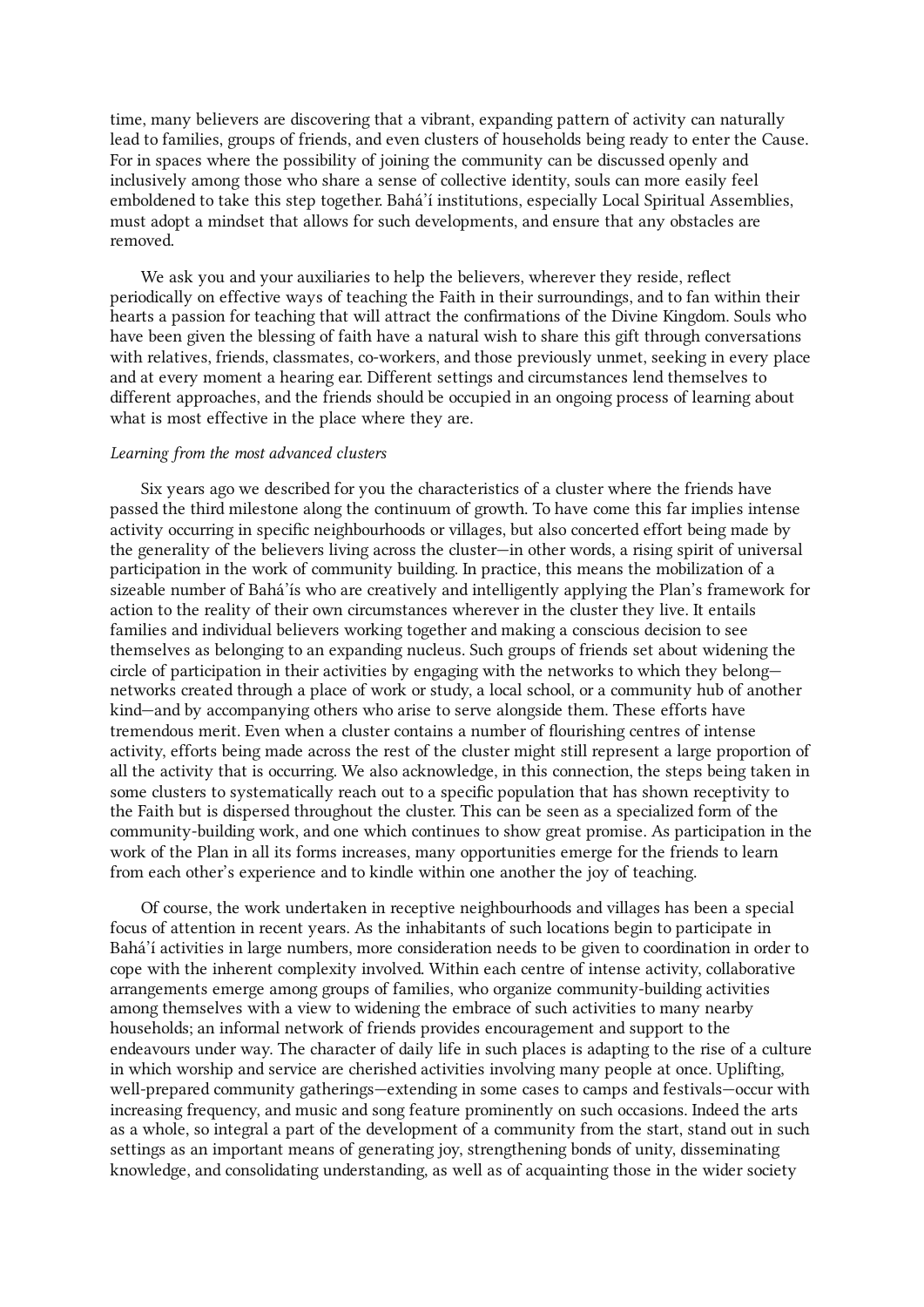with the principles of the Cause. And naturally, there remains a strong focus on being outward looking: finding ways to continually share the fruits of a thriving pattern of action with souls who are as yet unfamiliar with the Faith.

Amid all this, we have observed a specific, heartening phenomenon, whose early glimpses we described in our message to your 2015 conference as representing a new frontier. Although learning how to embrace large numbers is a characteristic of any cluster where the third milestone has been passed, the focus of the friends necessarily begins to broaden as they approach a point where a significant proportion of the population of a particular area is taking part in communitybuilding activities. This might be true for only a specific residential area in a cluster, or for several such areas, or for a single village; other parts of the cluster might not yet share the same reality. But in such locations, the thoughts of the friends labouring at the grassroots are increasingly occupied with the progress and well-being of everyone dwelling in the vicinity. Bahá'í institutions feel more keenly their responsibility for the spiritual education of an entire generation of children and junior youth, most or even all of whom might already be engaged in community activities. Local Spiritual Assemblies strengthen their relationships with authorities and local leaders, even entering into formal collaborations, and growing attention is given to the multiplying initiatives of social action arising from groups of junior youth, youth, women, families, or others who are responding to the needs around them. The sheer level and variety of activity requires Auxiliary Board members to appoint multiple assistants to serve a single village or neighbourhood; each assistant might follow one or more lines of action, offering counsel and support as necessary, and lending momentum to the processes in motion.

In places where the activities of the Plan have reached such a degree of prevalence, the inhabitants now possess a substantially increased capacity to steer the course of their own development, and the institutions and agencies of the Faith there now have an expanded vision of their responsibilities. Of course, these responsibilities still include having robust systems in place to continually build capacity and support those taking initiative. But the advancement of the community depends, to a greater extent than before, on local institutions and agencies being conscious of the social forces at work in the environment and acting to preserve the integrity of the community's many endeavours. Meanwhile, the relationship of the Bahá'í community to the surrounding society undergoes profound change. As represented by its formal structures of administration and informal collaborative arrangements, the Bahá'í community has become a highly visible protagonist in society in its own right, one that is ready to shoulder important responsibilities and intensify a broad, collective process of learning about spiritual and material progress. At the same time, as the wider society embraces many aspects of Bahá'í community life and imbibes its unifying spirit, the dynamics thus created allow divers groups to come together in a combined movement inspired by Bahá'u'lláh's vision of the oneness of humanity. To date, the number of places where a Bahá'í pattern of community life has attained such prevalence is modest, yet it is growing. Here is witnessed a release of the society-building power of the Faith unlike anything that has been seen before.

Naturally, prevalence of Bahá'í activity on this scale is not a prospect everywhere. It is necessary to appreciate the difference that is made by the conditions in a cluster or in parts of a cluster and by the characteristics of a people—that is, by the reality of circumstances. Accordingly, the ways in which the society-building power of the Faith will find expression in different settings will vary. But regardless of the extent to which Bahá'í community life embraces those who reside in a particular area—regardless, even, of the intensity of a programme of growth in a cluster or the level of activity in a neighbourhood or village—the challenge facing the friends serving at the grassroots is essentially the same in every place. They must be able to read their own reality and ask: what, in light of the possibilities and requirements at hand, would be fitting objectives to pursue in the coming cycle or series of cycles? You and your auxiliaries are ideally placed to put this question and to ensure that appropriate strategies are identified. Much can be learned from the experience of the friends in similar clusters, for a community that is a step further along the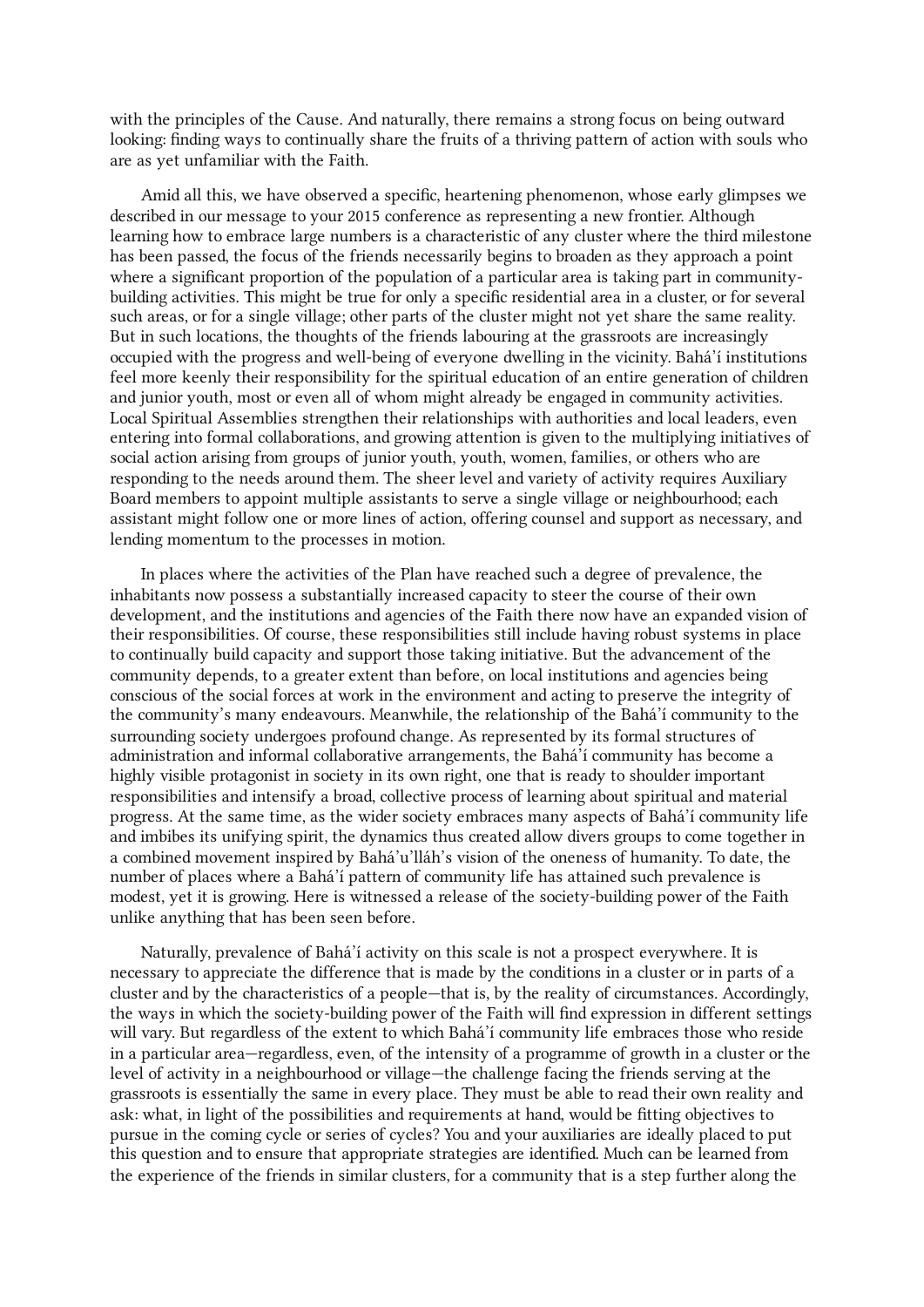same path can provide valuable insights about the goal to strive for next. As the friends ponder what is before them, they will readily see that for every community there is a goal in reach, and for every goal a path to reach it. Looking ahead on this path, might we not perceive Bahá'u'lláh Himself, the reins of humanity's affairs in one hand, His other beckoning all to hasten, hasten?

#### Contributing to social transformation

The Revelation of Bahá'u'lláh is concerned with the transformation of both humanity's inner life and social environment. A letter written on behalf of Shoghi Effendi describes how the social environment provides the "atmosphere" in which souls can "grow spiritually and reflect in full the light of God" shining through the Revelation. A clear sign that the society-building power of the Cause is being released in a cluster is that efforts are being made by a growing band of its inhabitants, inspired by the teachings of the Faith, to help improve the spiritual character and social conditions of the wider community to which they belong. The contribution made by Bahá'ís is distinguished by its focus on building capacity for service; it is an approach founded on faith in the ability of a population to become the protagonists of their own development.

As the intensity of community-building work in a cluster increases, the friends there inevitably become more conscious of social, economic, or cultural barriers that are impeding people's spiritual and material progress. Children and junior youth lacking support in their education, pressures on girls resulting from traditional customs related to early marriage, families needing help with navigating unfamiliar systems of healthcare, a village struggling for want of some basic necessity, or long-standing prejudices arising from a legacy of hostility between different groups—when a Bahá'í community's efforts in the field of expansion and consolidation bring it into contact with these situations and many others, it will be drawn to respond to such realities as its circumstances permit. In reflecting on such situations it becomes evident that, within clusters, expansion and consolidation, social action, and contributing to prevalent discourses are dimensions of a single, unified, outward-looking endeavour carried out at the grassroots of society. All these efforts are pursued according to a common framework for action, and this above all else brings coherence to the overall pattern of activity.

The initial stirrings of grassroots social action begin to be seen in a cluster as the availability of human resources increases and capacity for a wider range of tasks develops. Villages have proven to be notably fertile ground from which social action initiatives have emerged and been sustained, but in urban settings too, friends living there have succeeded in carrying out activities and projects suited to the social environment, at times by working with local schools, agencies of civil society, or even government bodies. Social action is being undertaken in a number of important fields, including the environment, agriculture, health, the arts, and particularly education. Over the course of the Nine Year Plan, and especially as the study of specific institute courses stimulates greater activity in this area, we expect to see a proliferation of formal and informal efforts to promote the social and economic development of a people. Some of these community-based initiatives will require basic administrative structures to sustain their work. Where conditions are propitious, Local Spiritual Assemblies will need to be encouraged to learn how best to cultivate new, fledgling initiatives and to foster efforts that show promise. In some cases, the needs associated with a particular field of endeavour will warrant the establishment of a Bahá'í-inspired organization, and we anticipate the appearance of more such organizations during the coming Plan. For their part, National Spiritual Assemblies will have to find ways in which they can stay well informed about what is being learned at the grassroots of their communities and analyse the experience being gained; in some places this will call for the creation of an entity dedicated to following social action. Looking across the Bahá'í world, we are delighted to see how much momentum has already been generated in this area of endeavour through the encouragement and support of the Bahá'í International Development Organization.

Closely connected with the capacity for engaging in social action is a capacity for contributing to the discourses of society. At heart, this is simply a capacity for participating in a conversation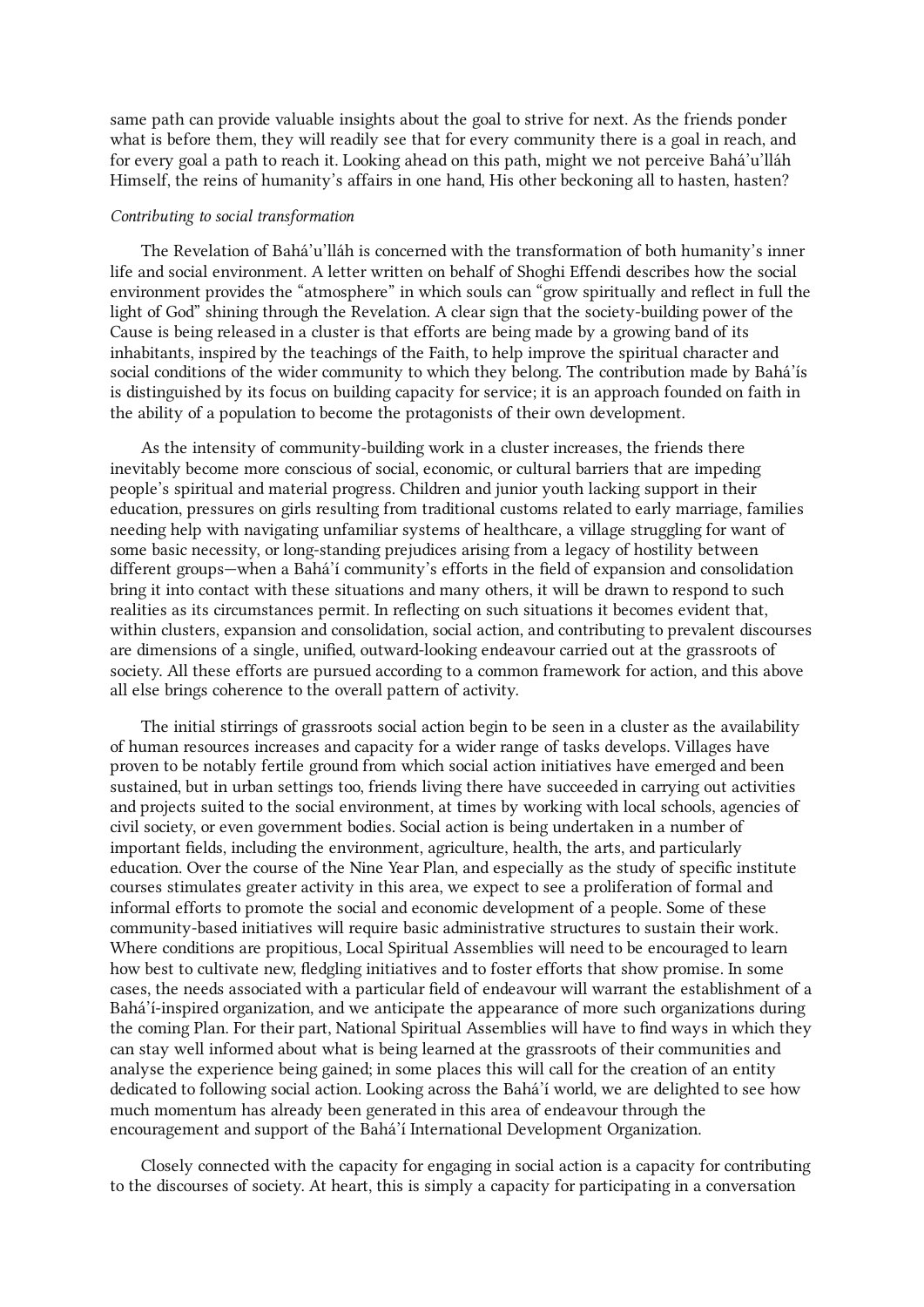about a matter that affects people's lives and offering a perspective grounded in Bahá'í principles and Bahá'í experience. Viewed in this way, it is a skill which many Bahá'ís have the opportunity to practise almost daily, for instance in their studies or occupations, and which is cultivated through involvement in institute courses; in its more formal expression, it is central to the work of the Bahá'í International Community and national Offices of External Affairs. However, in relation to the release of the society-building power of the Faith at the grassroots, it is a capacity that comes into greater demand as closer association with a population, brought about through the work of expansion and consolidation, leads to increased consciousness of an area's prevailing social problems, as well as of the aspirations of its people to overcome them. As the number of those participating in community-building activities rises, so does the need for the Bahá'í community to offer, as a unified body, its considered perspective on obstacles to social progress and on issues that weigh on the minds and spirits of those with whom it interacts. This has particular implications for Local Spiritual Assemblies. In places where the activities of the Plan have attained a degree of prevalence, the Assembly begins to be viewed more widely as a source of moral insight. Over time, efforts to contribute to societal discourses become more systematic, and Bahá'ís become adept at helping those around them to engage constructively in a discourse and find consensus. Opportunities are sought out to share the perspectives of the Faith with community leaders and figures in authority, and spaces are created in which representatives of various groups and interests can be assisted to reach a common point of view through consultation. We are pleased with the steps that have already been taken to learn how insights from the Revelation of Bahá'u'lláh and from the experience of Bahá'í communities can be brought to bear upon pressing social issues at the local level; much more is sure to be learned in this regard during the Nine Year Plan.

We wish to stress that, historically and now, social action and efforts to participate in the prevalent discourses of society have emerged not only in the context of growth, but also as a result of individual Bahá'ís striving to contribute to society's progress in ways available to them. As a personal response to Bahá'u'lláh's summons to work for the betterment of the world, believers have variously chosen to adopt certain vocations and have sought out opportunities to support the activities of like-minded groups and organizations. Projects, both large and small, have been started in order to respond to a range of social issues. Numerous Bahá'í-inspired organizations have been established by groups of individuals to work for many different objectives, and specialist entities have been founded to give attention to a particular discourse. All of these efforts, at whatever scale they have been undertaken, have benefited from being able to draw on the principles and insights guiding the activities occurring at the grassroots of the worldwide Bahá'í community, and they have also benefited from the wise counsels of Local and National Spiritual Assemblies. We rejoice to see these diverse, harmonious expressions of faith by the devoted followers of the Blessed Beauty, in response to the tribulations of a perplexed and sorely agitated world.

#### Educational endeavours and the training institute

The importance of education to a Bahá'í conception of spiritual and social transformation can hardly be overestimated. "Consider", Bahá'u'lláh states, "the revelation of the light of the Name of God, the Educator. Behold, how in all things the evidences of such a revelation are manifest, how the betterment of all beings dependeth upon it." The significance of education in the work of community building is unmistakable, and in the field of social action the provision of education remains the signature contribution of Bahá'ís in most parts of the world. Pre-eminent among the structures and agencies created by the Bahá'í world to offer education is, of course, the training institute. Indeed, the network of national and regional training institutes operating with such proficiency around the globe is among the choicest fruits of the previous series of global Plans. Building capacity for service within communities by enabling ever-increasing numbers of individuals to benefit from the institute process will continue to be a central feature of the Plans in the present series. The capacity for community development that has already emerged,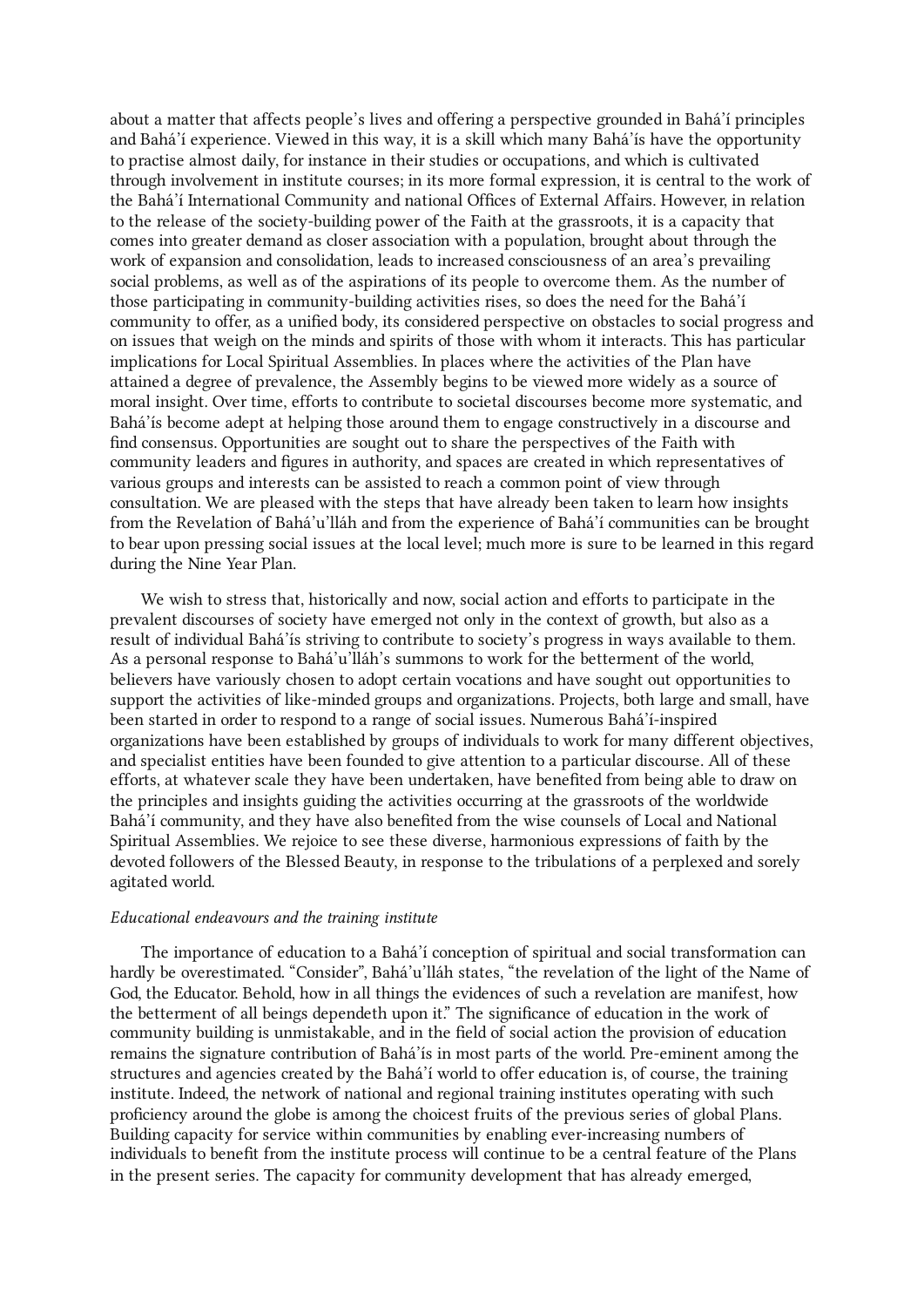represented by hundreds of thousands of individuals who are able to serve as tutors, animators, or children's class teachers, is a resource of historic consequence.

When we first introduced the concept of the training institute, it was in the context of the need to raise up human resources to take on the tasks of expansion and consolidation. At this juncture, when a new series of Plans has just begun, we invite you to take a more expansive view. Increasingly, participation in institute courses is preparing the friends of God for an ever-deeper engagement in the life of the wider community; it is endowing them with the knowledge, insights, and skills that enable them to contribute not only to the process of developing their own community, but to the progress of society. In short, the institute is a potent means for the societybuilding power of the Faith to find release. Although the task of developing curricular materials to support this purpose is a long-term undertaking, existing materials already aim to build capacity for a broad range of initiatives. Moreover, they offer a seamless coherent educational experience from the age of five, upwards to the age of junior youth, and through into adulthood, and they serve as a direct counterpart to the pattern of activities unfolding at the grassroots. In relation to this, we have been pleased to see the rich insights that the friends in different parts of the world, in a variety of social and cultural contexts, are generating about aspects of community development. If these insights, and those still to emerge, are to benefit Bahá'í communities more widely, systems for the preparation and refinement of educational materials will need to be extended. With this in mind, we will soon set out the approach that will guide this work over the coming years.

With respect to raising the capacity of institutes to deliver each of the three stages of the educational process, we are glad to see that attention is increasingly being given to enhancing the quality of the educational experience itself, in addition to expanding the system for its delivery. A critical requirement is to enable all those contributing to the work of the institute to progressively advance their understanding of the educational content: its objectives, its structure, its pedagogical principles, its methodology, its central concepts, its interconnections. Many training institute boards have been supported in this regard by the collaborative groups described in our message to your 2015 conference. In places, separate teams have also begun to focus respectively on children's classes, junior youth groups, and study circles, identifying factors that contribute to their effectiveness and finding ways to assist the friends involved in each avenue of service to further raise their own capacity. The Auxiliary Board members in a region and their assistants are often the first to see to it that what is being learned reaches a wider number of friends across adjoining clusters and within centres of intense activity. Individuals with a depth of experience in the promotion of institute activities are serving as resource persons, and they have proved instrumental in helping institutes at an earlier point of development to advance. Nevertheless, in general it is Counsellors who are ensuring that each institute becomes familiar with the many essential insights being generated by their sister agencies in neighbouring countries and regions. Counsellors have arranged for institutes to be organized into groupings of varying sizes to enable the lessons that are being learned by the most experienced institutes to be shared more widely, increasingly through the means of formal seminars. All these arrangements will need to be strengthened during the next Plan. In places where a site for the dissemination of learning about the junior youth spiritual empowerment programme is operating, collaboration between the learning site and associated institutes has already proved extremely fruitful, and it should intensify; their pursuit of a common goal and their shared desire to see clusters advance create ideal conditions for the spirit of cooperation and mutual assistance to flourish. The knowledge that has now accumulated about factors that contribute to the effectiveness of the institute process is extensive, and we look to the International Teaching Centre to organize what has been learned and make it available to you.

What we have described above is an educational system in a state of constant refinement. This requires many individuals to lend their support to its further development; it also requires institutes, and Bahá'í institutions more generally, to plan ahead and ensure that individuals who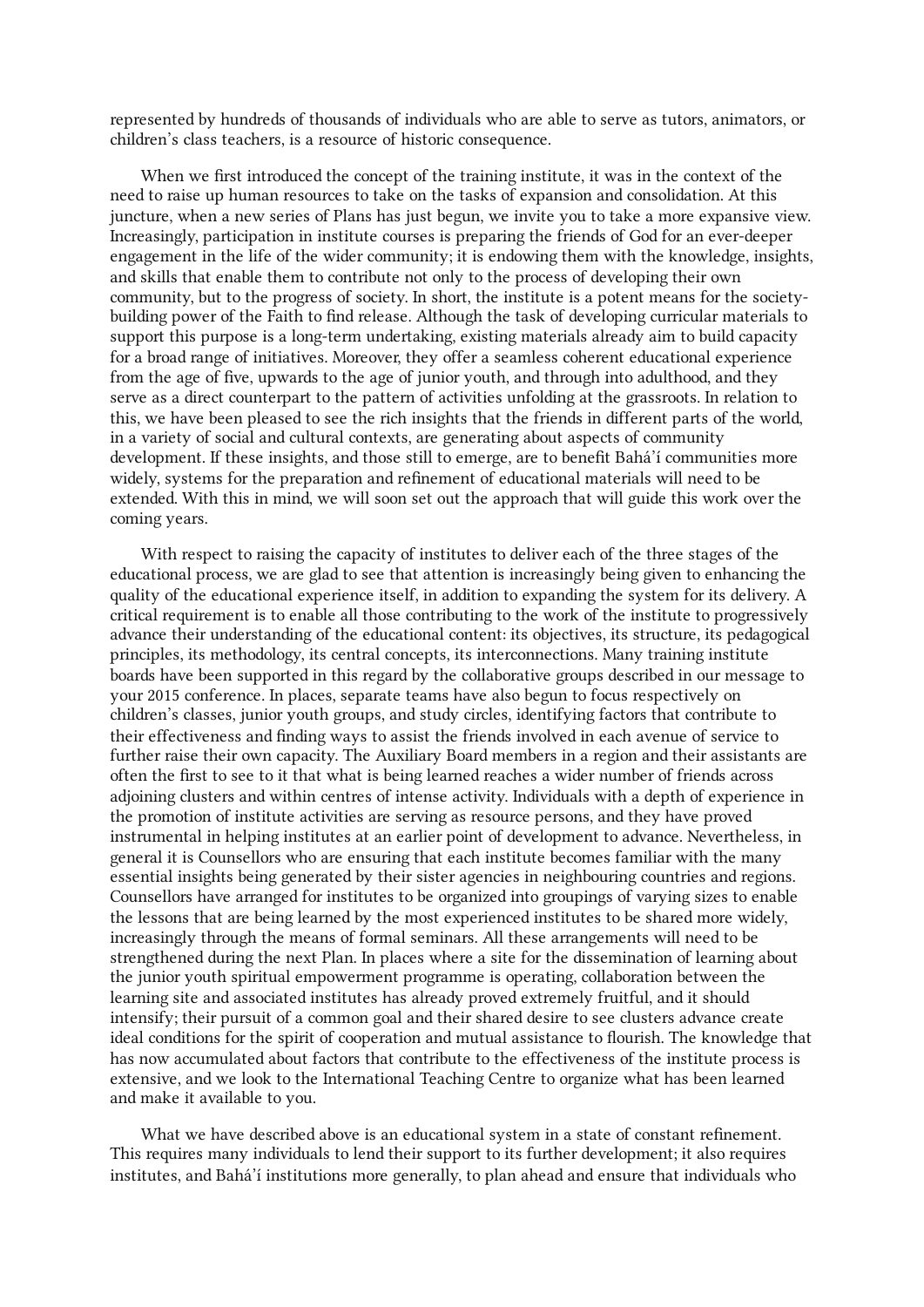have developed considerable capacity in supporting the community's educational endeavours are able to sustain their service and can, when their life circumstances change, continue to be involved in the work of the institute in other meaningful ways. Appreciating the effectiveness of the institute process, every follower of Bahá'u'lláh will feel a desire to contribute to its advancement in some way—not least, the Bahá'í youth. Institutes know well that releasing the potential possessed by young people is, for them, a sacred charge; we now ask that Bahá'í youth view the future development of the institute in the very same light. At the vanguard of a nine-year, community-wide endeavour to bring the institute to a higher level of functioning, we expect to see a broad movement of youth setting the standard. They should seize every opportunity—in their schools and universities, and in spaces dedicated to work, family, or social interaction—to encourage more and more souls to benefit from the institute's programmes. Some youth will be able to devote a period of service—perhaps even successive years—to the provision of education, especially to those younger than themselves; for many, support for the institute's activities will be an ever-present dimension of their lives throughout their own education and as they seek a livelihood from their calling in this world; but for none should it be anything less than a cherished commitment.

In many parts of the world, a natural outcome of the participation of individuals and families in the institute process has been an increased consciousness of the importance of education in all its forms. Friends serving as children's class teachers take a keen interest in the broad educational development of those they teach, while friends serving as tutors and animators are naturally concerned with the extent to which those approaching or entering adulthood—girls and boys alike —can access and benefit from education of many kinds, not limited to the courses offered by the institute itself. For instance, they can encourage young people to look towards apprenticeships or university studies. We have been struck by how, in many communities, engagement in the institute process by large numbers has gradually reshaped this aspect of culture within a population. The institutions of the Faith will need to take responsibility for ensuring that, as consciousness is raised in this way, the noble aspirations that arise in young people as a result aspirations to acquire the education and training that will allow them to offer a lifetime of meaningful service to their society—can be fulfilled. The long-term development of a community and, ultimately, of a nation, from generation to generation, depends to a large degree on the effort made to invest in those who will assume responsibility for collective social progress.

This exploration of the centrality of education to a community founded on Bahá'í principles would be incomplete without a further observation. Shoghi Effendi has laid great stress on the importance of striving, through "constant endeavour", to obtain "a more adequate understanding of the significance of Bahá'u'lláh's stupendous Revelation". The training institute has no parallel as an instrument for the systematic exposure of limitless numbers of souls to the life-giving waters of the Revelation and the inexhaustible meaning of the Word of God. But the friends' efforts to increase their understanding of the Faith and its teachings are of course not limited to participation in the institute process. Indeed, one strong indicator of an institute's effectiveness is the thirst it cultivates within those who engage with its materials to continue to study the Cause of Bahá'u'lláh—individually, but also collectively, whether in formal spaces created by the institutions or in more informal settings. Beyond the study of the Revelation itself, the implications that the teachings hold for countless fields of human endeavour are of great importance. A notable example of one form of education through which young believers are becoming better acquainted with a Bahá'í perspective on issues relevant to the progress of humanity is participation in the seminars offered by the Institute for Studies in Global Prosperity. Given the vastness of the ocean of the Revelation, it will be apparent that exploring its depths is a lifelong occupation of every soul who would tread the path of service.

As the contribution being made by the Faith to the progress of society in different parts of the world gains greater visibility, the Bahá'í community will increasingly be called upon to explicate the principles it advocates, and to demonstrate their applicability to the issues facing humanity.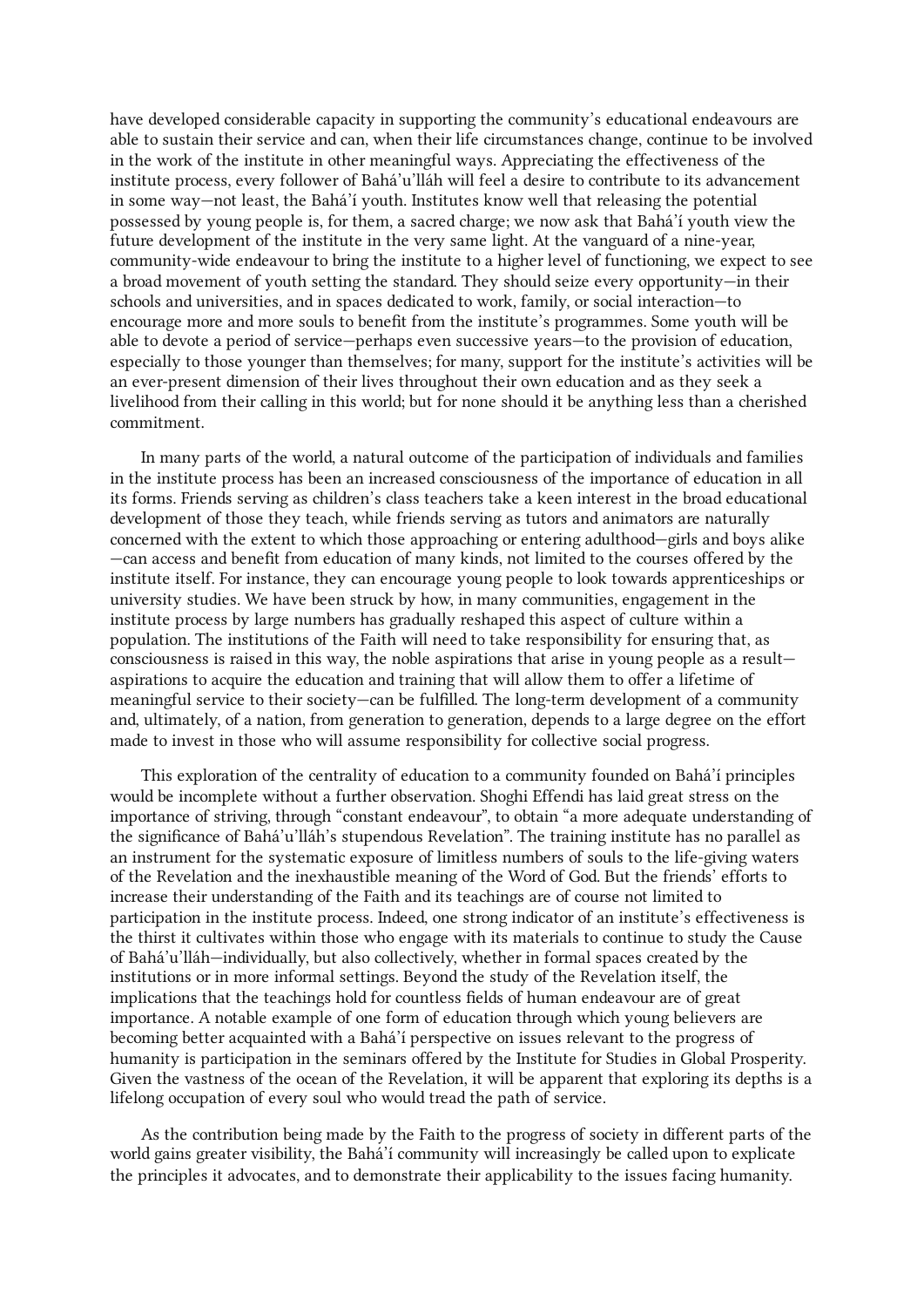The more the intellectual life of a community blossoms and thrives, the greater its capacity to answer this call. It will be up to the followers of Bahá'u'lláh to provide, in the world of ideas, the intellectual rigour and clarity of thought to match their commitment to spiritual and material progress in the world of deeds.

# Raising capacity for administration at all levels

Eighty years ago, a letter written on behalf of the Guardian described Bahá'í administration as "the first shaping of what in future will come to be the social life and laws of community living". Today, at the beginning of the second century of the Formative Age, the shape of Bahá'í administration has developed considerably, and its continued development will be essential for the release of the society-building power of the Faith.

The administration of the Faith at the grassroots is, of course, intimately connected with the development of Local Spiritual Assemblies. These nascent Houses of Justice are described by Shoghi Effendi as "the chief sinews of Bahá'í society, as well as the ultimate foundation of its administrative structure", and he greatly emphasizes the importance of their formation. In 1995, we called for the reinstitution of the practice that required all Local Assemblies, including those being newly formed, to be elected on the First Day of Riḍván rather than at any other time of year. This development was related to the fact that, while believers from outside a locality could assist with the electoral process, the primary responsibility for electing any Assembly and maintaining its operations rests with the Bahá'ís of that place; much depends on their readiness for undertaking administrative activity. It has been seen, in recent years, how a sense of Bahá'í identity can gradually gain strength in an area as a pattern of action grounded in the teachings becomes established among individuals and families living there. Thus, a community will often have attained a certain level of capacity in relation to community-building endeavours by the time the formation of a Local Assembly becomes possible. As this point approaches—and it should not be unduly delayed—efforts have to be made to cultivate an appreciation for the formal aspects of community life associated with Bahá'í administration. The Local Assembly that emerges in such a milieu is likely to be well aware of its responsibility to encourage and strengthen those activities which help to sustain a vibrant community. However, it will also need to gain proficiency in discharging a wide range of other responsibilities, and the support provided to it by your auxiliaries and their assistants will be vitally important. In our message to your 2010 conference, we described the developmental path of such an Assembly, and we referred to various dimensions of its functioning that would need to receive attention, including its ability to manage and develop a Local Fund and, in time, to support initiatives of social action and to interact with agencies of local government and civil society. The benefits that accrue to a community being served by such an Assembly need no elaboration.

In your interactions with National Spiritual Assemblies and Regional Bahá'í Councils, we ask that you devote attention to the matter of establishing Local Spiritual Assemblies and consolidating their operations, especially in areas where this aspect of growth may have received less emphasis. We anticipate this will contribute to a rapid rise in the number of Local Assemblies formed year on year. In some countries, your consultations will need to include consideration of whether in rural areas existing arrangements for defining the boundaries of each locality are adequate.

One compelling insight which has emerged is that the extent to which the station and leadership of a Local Assembly is recognized in a community is related to how deeply the believers appreciate the sacredness of the electoral process and their duty to participate in it, in an atmosphere wholly free from the taint of suasion or worldly attitudes about power. As consciousness is raised in a community about the spiritual principles underlying Bahá'í elections, a new conception is formed of what it means for someone to be called to serve on an institution, and understanding grows of how the individual, the community, and the Local Assembly and its agencies relate to one another. Where systematic effort has been made to stimulate conversations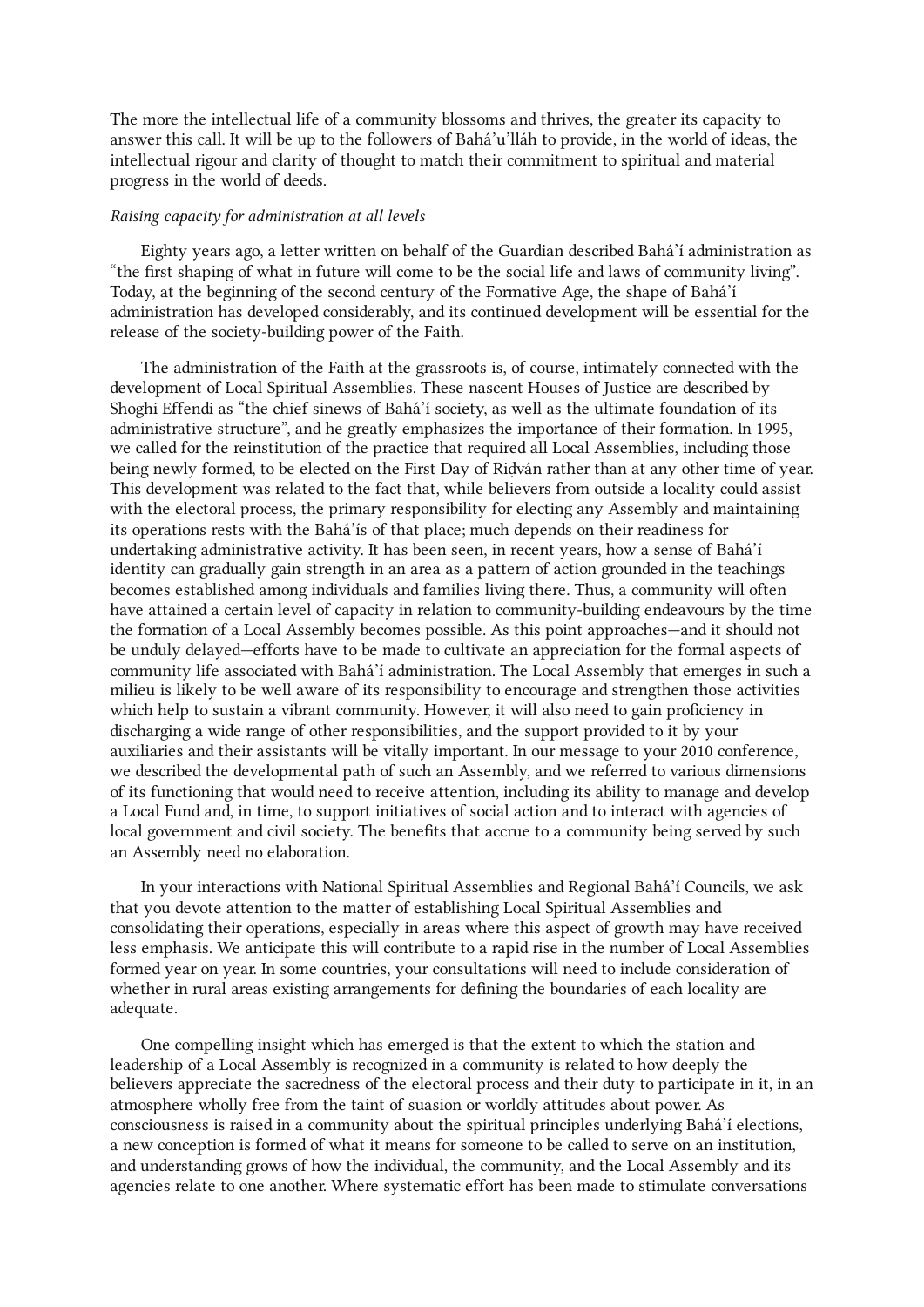in a community about the formation of the Local Assembly and its purpose, and to sustain those conversations year after year, the strength of the elected body and the dynamism of community life reinforce each other.

This reciprocal effect has been especially noticeable over the last two years in places where we have approved the adoption of a two-stage electoral process for a Local Spiritual Assembly, an approach which traces its origins to instructions given by 'Abdu'l-Bahá to the Spiritual Assembly of Ṭihrán. Twenty-two Local Assemblies, spread over eight countries, have already begun to be elected by this method during this period. Similar in many respects to the election of a National Spiritual Assembly, it involves the division of a locality into units from each of which one or more delegates are elected, after which the delegates elect the members of the Local Assembly. As the number of Bahá'ís residing in a locality grows large and the community's capacity for managing complexity increases, the case for implementing a two-stage electoral process becomes commensurately stronger. Accordingly, in the coming Plan, we expect to authorize the adoption of this method for electing a Local Assembly in many more places, both urban and rural, where conditions make such a step timely.

A Local Spiritual Assembly maintains a keen interest in learning how best to advance the community-building work within its jurisdiction, and as such it consults regularly with friends involved in coordinating endeavours in the cluster. It follows closely the development of any centres of intense activity in the locality, especially by offering support to the teams of believers who have emerged there and are stimulating the process of growth. In general, the more the intensification of activity requires organizational arrangements at the level of the locality or in parts of the locality—say, arranging campaigns of home visits, accompanying families who are holding devotional meetings, or encouraging them to form groups to work together—the more prominent the role that can be assumed by the Local Assembly in this regard. In localities where large numbers are being welcomed into the embrace of Bahá'í activities, and where the complexity of an Assembly's work and manifold responsibilities is increasing, the Assembly sometimes finds that its Secretary needs to be supported by a staffed office, and eventually, the need for a befitting local Hazíratu'l-Quds becomes more pressing.

As Local Assemblies begin to take on a greater and greater share of responsibility for nurturing the development of the community, institutions at the regional and national levels must become more systematic in their efforts to support them. We have been pleased to see this need being addressed in methodical ways, for instance by National Assemblies or Regional Councils convening periodic meetings with the Secretaries and other officers of Local Assemblies to consult about the unfoldment of specific lines of action.

Where a Regional Council has developed an enhanced capacity for administration, including an ability to provide appropriate kinds of support to many clusters at once, this has been conducive to the accelerated progress of the whole region. Our message to your 2015 conference indicated that in smaller countries where the establishment of Regional Councils is not required, a formal structure would need to emerge at the national level which would be charged with helping clusters to advance. We ask that, in countries where this has not yet occurred, you now consult with National Assemblies about the steps that can be taken to appoint that formal structure, namely, a National Growth Committee with three, five, or seven members. The National Assembly will need to give this agency the necessary latitude to foster the movement of clusters, drawing relevant insights from what has been learned about Regional Councils in this regard. Its responsibilities can include appointing Area Teaching Committees and encouraging them in their plans, arranging for the deployment of homefront pioneers, supporting teaching projects, and distributing core literature. The Committee will benefit from being able to collaborate closely with the training institute, itself an agency of the National Assembly, and with the Auxiliary Board members serving the country, and it will also be able to communicate directly with the relevant Counsellor. While a National Assembly will naturally wish to maintain an ongoing familiarity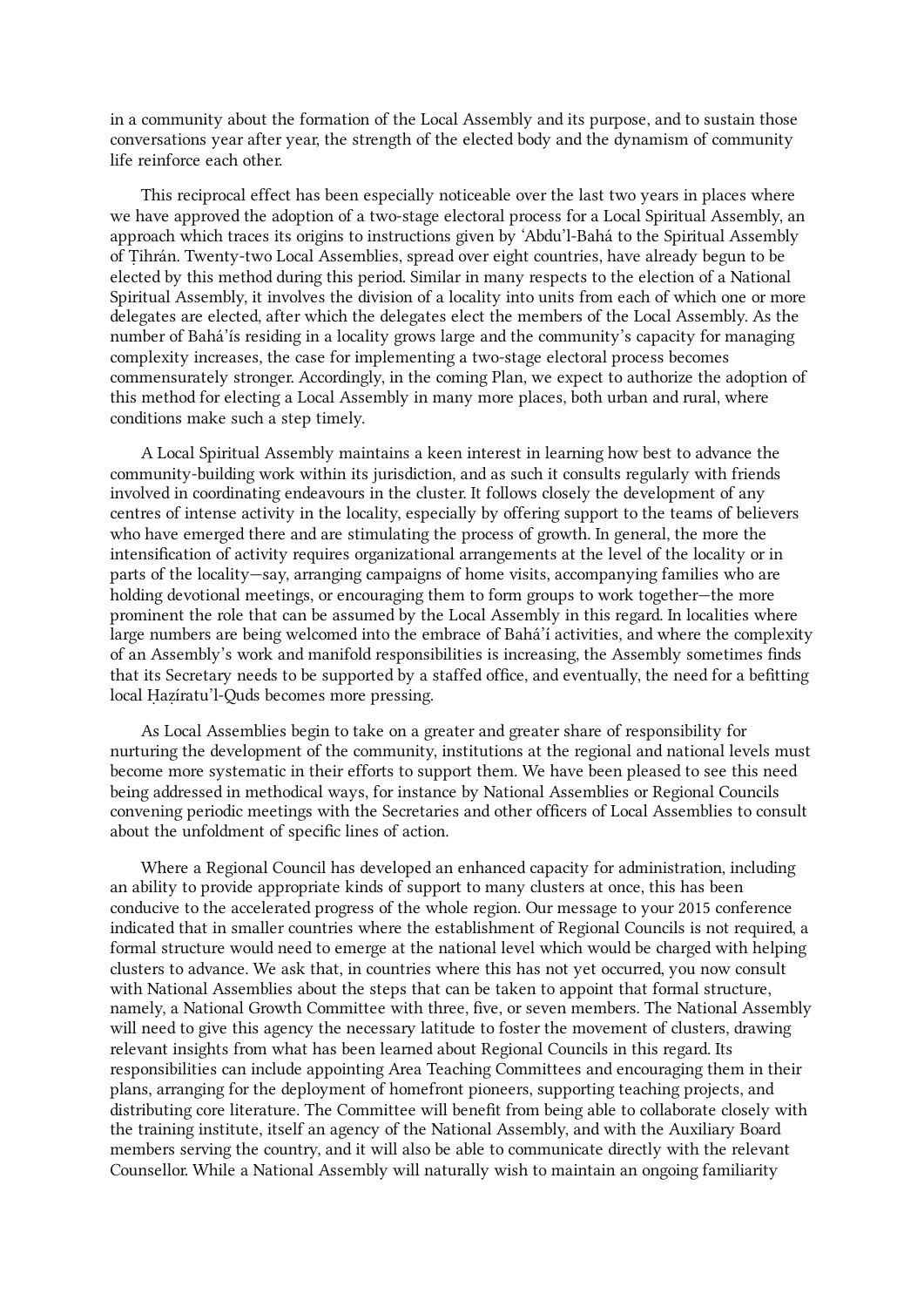with the work of the Committee and provide it with guidance, support, and encouragement, creating an entity that is wholly occupied with promoting growth should enable an Assembly to give greater attention to other important matters. In countries where Councils have not been formed but could be established eventually, a National Growth Committee should also be appointed at this time.

As the spiritual energies released by earnest pursuit of the Plan surge, they meet resistance from the countervailing forces that hold humanity back from attaining full maturity. In the face of such forces, the vitality of the various lines of action being followed at the local level needs to be preserved and fortified. This critical responsibility is of special relevance to the members of the two Auxiliary Boards, whose numerous, demanding duties keep them closely connected to conditions at the grassroots and alert to anything that might affect the spirit of a community. Across different cultures and social environments, they must assist the friends to face different kinds of challenges: to help previously antagonistic groups find unity through pursuit of a common goal; to learn to put aside inherited customs and attitudes that belong to humanity's period of adolescence, and to overcome prejudices of all kinds; to guard against any tendency to view matters with cynicism or an eye for faults, and instead sustain an eager and constructive outlook; to put the equality of women and men into practice; to cast off inertia and apathy through the exercise of individual initiative; to put one's support of plans for collective action before feelings of personal preference; to harness the power of modern technologies without succumbing to their potentially enervating effects; to prize the sweetness of teaching the Faith and the joy of serving humankind above worldly interests; to reject the opiate of consumerism; to turn away from materialist ideologies and the worldviews they aggressively promote, and fix one's gaze upon the bright beacon that is the laws and principles of God. These, and many more besides, constitute a formidable set of responsibilities for the company of the faithful to fulfil as they navigate what are sure to be tumultuous years in the life of humanity. Your auxiliaries, who have so creditably acquitted themselves in advancing the process of entry by troops, must be equal to all such challenges whenever and wherever they arise. Through the power of their good example and the clarity of their good counsel, may they help the friends to grow in faith, assurance, and commitment to a life of service, and accompany them as they build communities that are havens of peace, places where a harried and conflict-scarred humanity may find shelter.

Over the last series of Plans, the community's capacity to maintain focus on the Faith's most pressing needs emerged as one of its most important strengths. However, this sense of focus has to accommodate many lines of action, all of which must advance without being in competition. This calls for an expanded vision, a nuanced understanding of coexisting imperatives, added flexibility, and heightened institutional collaboration. We are conscious that the Faith's resources are finite, and individuals experience many demands on their time. But as the Plan unfolds in a given place and the ranks of those who are willing to serve swell, the varied aspects of a rich and vibrant Bahá'í community life will advance in step, and the society-building power of the Faith shine forth.

#### A historic mission

We hope to have impressed upon you, in these pages, that the present-day capacity of the Bahá'í community, combined with the discipline it has achieved through adherence to a coherent framework for action, has prepared it for an extensive, rigorous test of all its resources, spiritual as well as material. The Plan that will shortly commence—the first major undertaking in a sacred twenty-five-year venture, generational in its scope and significance—will make demands of the individual believer, the community, and the institutions reminiscent of the demands that the Guardian made of the Bahá'í world at the outset of the Ten Year Crusade. If, by the grace of Almighty God, the friends should succeed in reaching the heights of heroism to which they are now summoned, history will assuredly pay tribute to their actions in terms no less glowing than